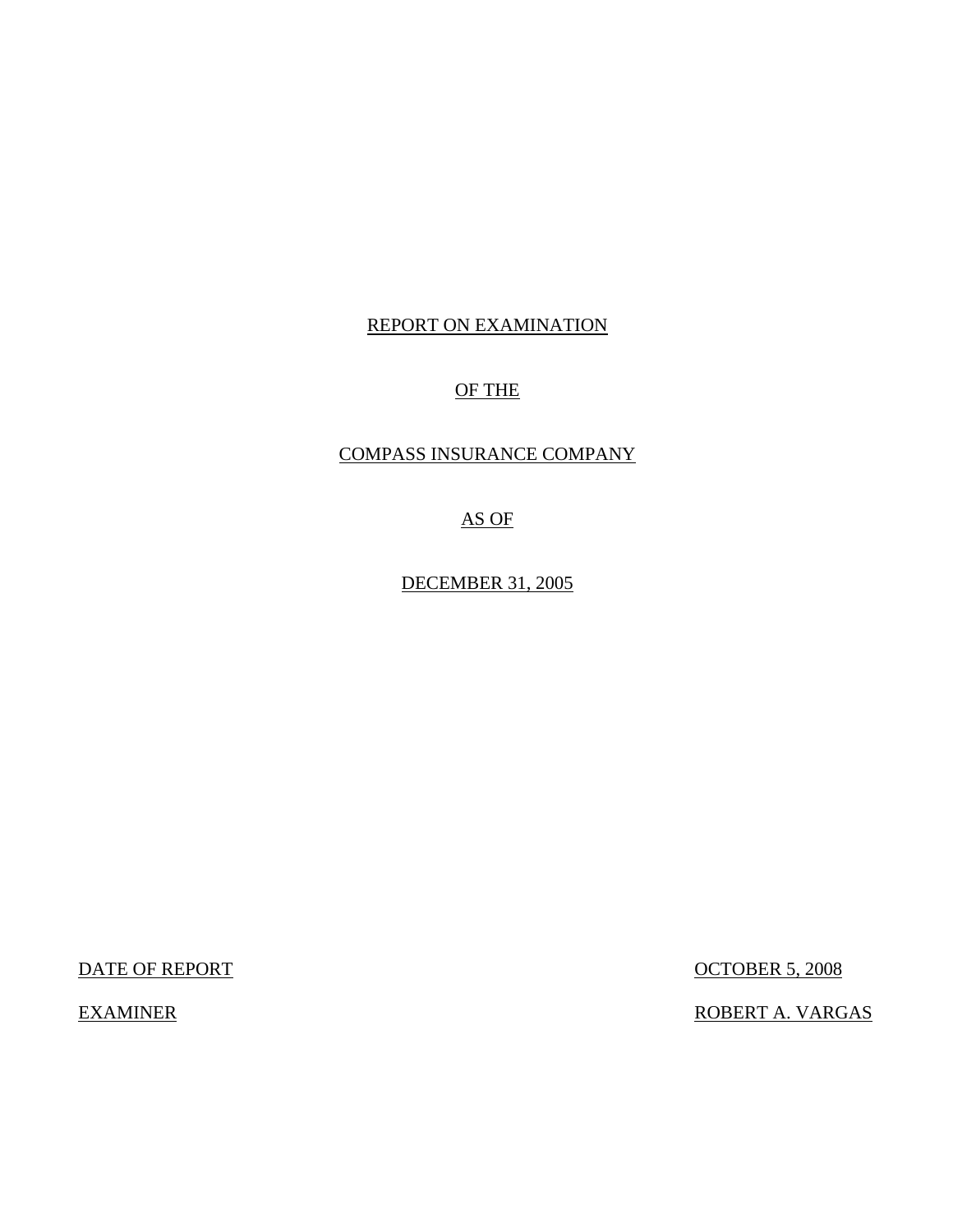# TABLE OF CONTENTS

# ITEM NO. PAGE NO.

| 1  | Scope of examination                                                                                                                                             | $\overline{2}$             |
|----|------------------------------------------------------------------------------------------------------------------------------------------------------------------|----------------------------|
| 2. | <b>Description of Company</b>                                                                                                                                    | 3                          |
|    | A. Management<br>B. Territory and plan of operation<br>C. Reinsurance<br>D. Holding company system<br>E. Significant operating ratios<br>F. Accounts and records | 4<br>5<br>6<br>6<br>9<br>9 |
| 3. | Financial statements                                                                                                                                             | 13                         |
|    | A. Balance sheet<br>B. Underwriting and investment exhibit                                                                                                       | 13<br>14                   |
| 4. | Amounts recoverable from reinsurers                                                                                                                              | 15                         |
| 5. | Losses and loss adjustment expenses                                                                                                                              | 16                         |
| 6. | Provision for reinsurance                                                                                                                                        | 16                         |
| 7. | Loss portfolio transfer                                                                                                                                          | 16                         |
| 8. | Compliance with prior report on examination                                                                                                                      | 17                         |
| 9. | Summary of comments and recommendations                                                                                                                          | 18                         |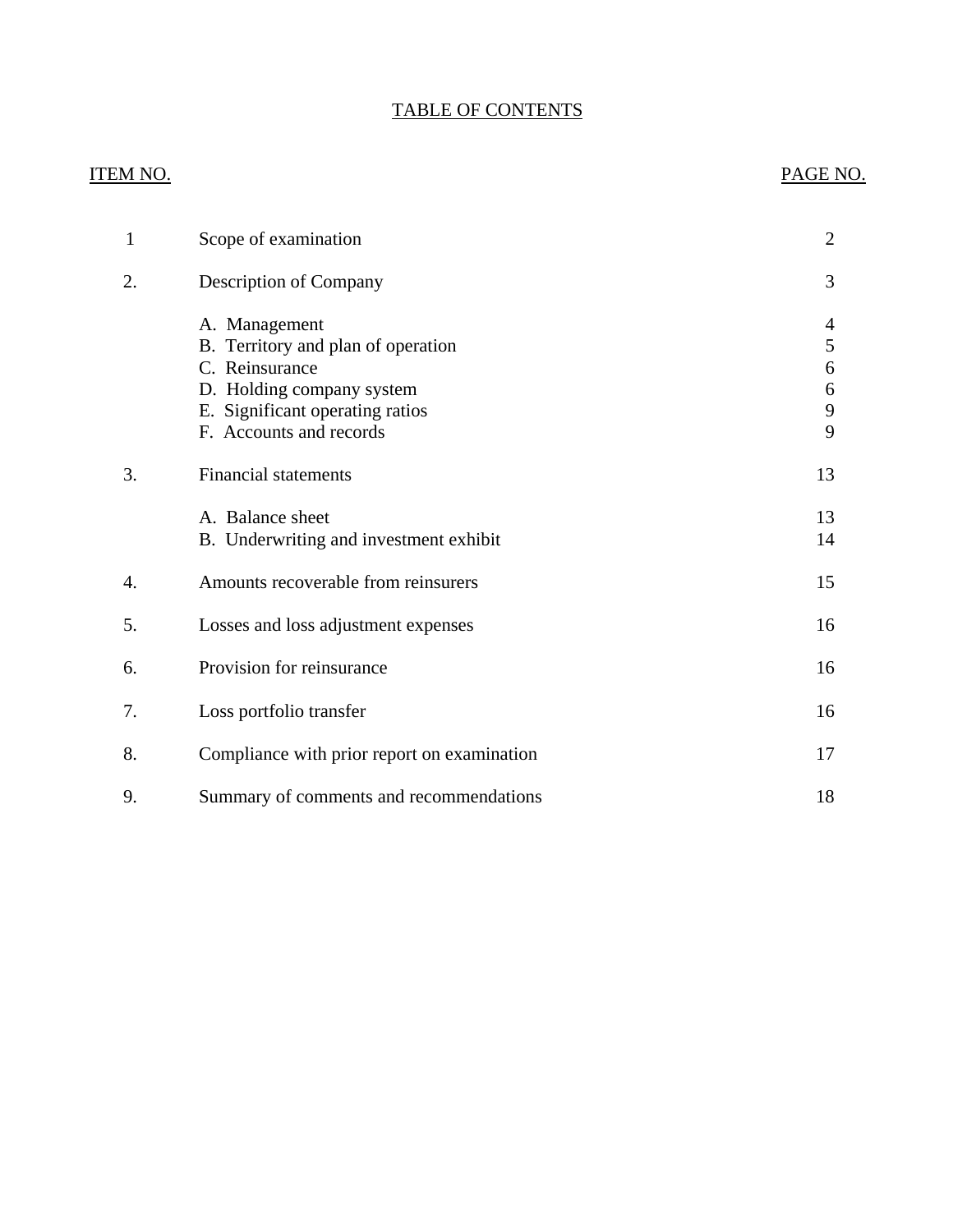

STATE OF NEW YORK INSURANCE DEPARTMENT 25 BEAVER STREET NEW YORK, NEW YORK 10004

October 5, 2008

Honorable Eric Dinallo Superintendent of Insurance Albany, New York 12257

Sir:

Pursuant to the requirements of the New York Insurance Law, and in compliance with the instructions contained in Appointment Number 21796 dated October 18, 2001 attached hereto, I have made an examination into the condition and affairs of Compass Insurance Company as of December 31, 2005, and submit the following report thereon.

Wherever the designations "the Company" or "Compass" appear herein without qualification, they should be understood to indicate Compass Insurance Company.

Wherever the term "Department" appears herein without qualification, it should be understood to mean the New York Insurance Department.

The examination was conducted at the Company's administrative offices located at 709 Curtis Street, Middletown, Ohio 45044.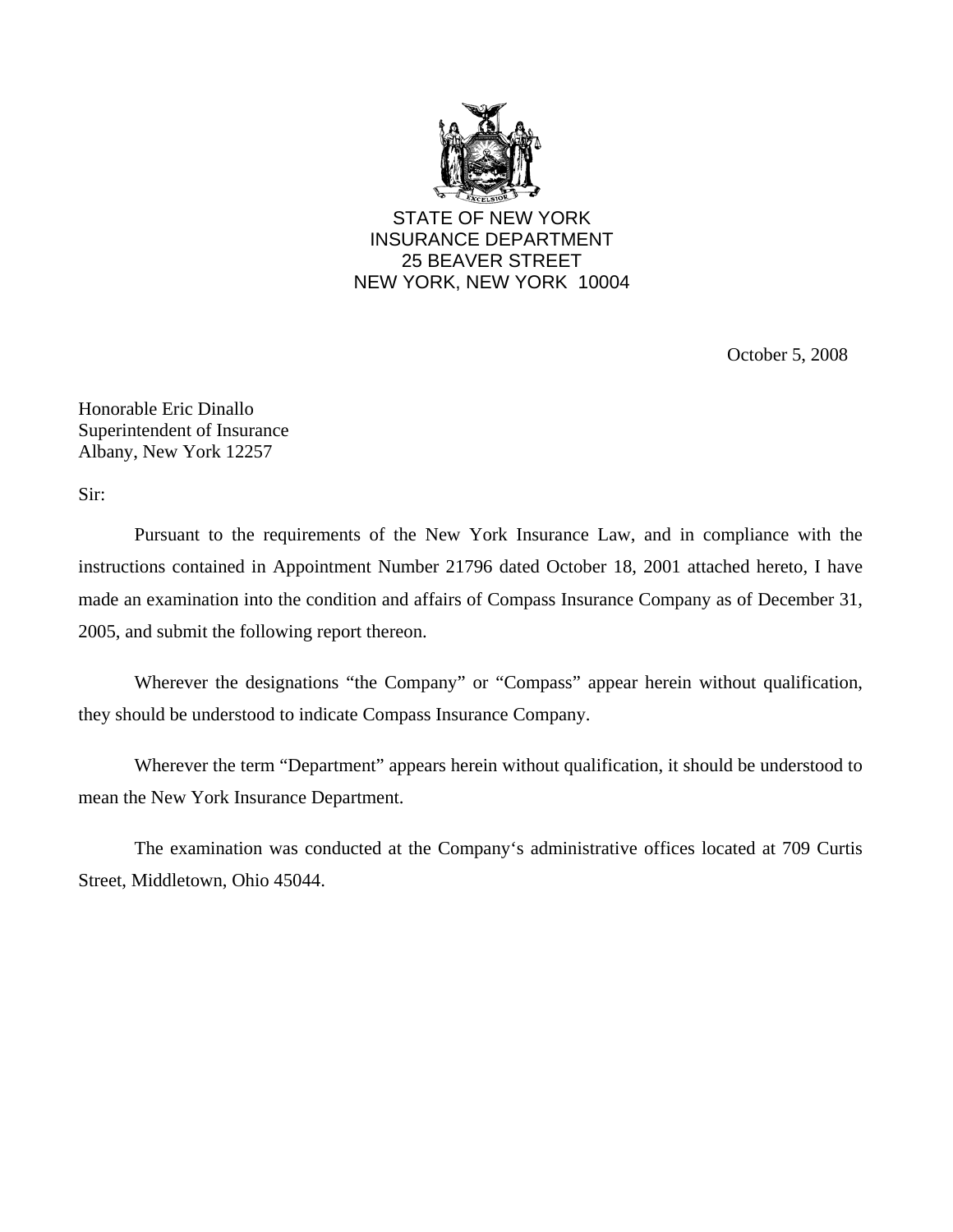### 1. **SCOPE OF EXAMINATION**

<span id="page-3-0"></span>The previous examination was conducted as of December 31, 2000. This examination covered the five-year period from January 1, 2001 through December 31, 2005. Transactions occurring subsequent to this period were reviewed where deemed appropriate by the examiner.

The examination comprised a verification of assets and liabilities as of December 31, 2005. The examination included a review of income, disbursements and company records deemed necessary to accomplish such analysis or verification and utilized, to the extent considered appropriate, work performed by the Company's independent certified public accountants ("CPA"). A review or audit was also made of the following items as called for in the Examiners Handbook of the National Association of Insurance Commissioners ("NAIC"):

> History of Company Management and control Corporate records Fidelity bond and other insurance Territory and plan of operation Growth of Company Business in force by states Loss experience Reinsurance Accounts and records Financial statements

A review was also made to ascertain what action was taken by the Company with regard to comments and recommendations contained in the prior report on examination.

This report on examination is confined to financial statements and comments on those matters, which involve departures from laws, regulations or rules, or which are deemed to require explanation or description.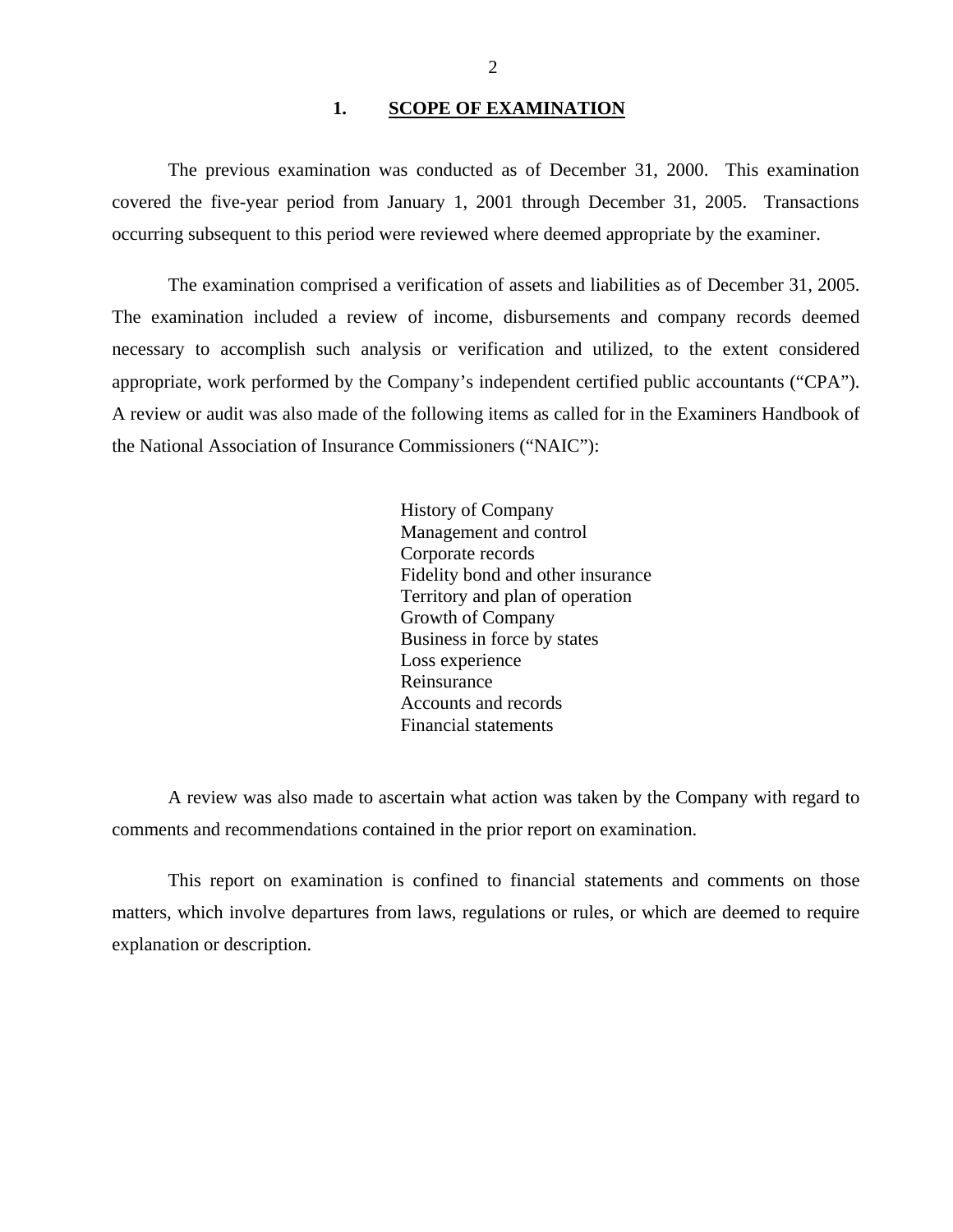### **2. DESCRIPTION OF COMPANY**

<span id="page-4-0"></span>The Company was incorporated on March 6, 1968, under the laws of the State of New York and licensed December 22, 1969. Business was conducted under the name Medallion Insurance Company until July 19, 1971, when the current name of Compass Insurance Company was adopted. The Company discontinued writing new and renewal business in June 1984, and subject to the provisions of Section 1203 of the New York Insurance Law, must obtain prior approval of the Superintendent of Insurance before it can resume doing any insurance business.

In March 1980, the ultimate parent of Compass was Armco, Inc. After various relocations within the Armco Inc., holding company system, in January 1985, Northwestern National Insurance Company ("NNIC") became the immediate parent of Compass.

In August 1999, with the Department's approval, the Company's former ultimate parent, Armco Inc., merged with AK Steel Holding Corporation and AK Steel Corporation. Pursuant to the merger agreement, the surviving corporation was AK Steel Corporation. AK Steel Holding Corporation became Compass' ultimate parent.

In September 1999, the Company reduced its capital from \$1,696,800 consisting of 169,680 shares with a par value of \$10.00 per share to \$1,253,480 consisting of 125,348 shares with a par value of \$10 per share pursuant to a stock redemption agreement with its immediate parent, Northwestern National Insurance Company. The Company also amended its charter pursuant to the provisions of Section 1206 of the New York Insurance Law to reduce the number of its outstanding shares. The stock redemption agreement and charter amendment were approved by the Department on September 9, 1999.

As of December 31, 2005, capital paid in is \$1,253,480 consisting of 125,348 shares of common stock at \$10 par value per share. Gross paid in and contributed surplus is \$34,120,175. Gross paid in and contributed surplus did not change during the examination period.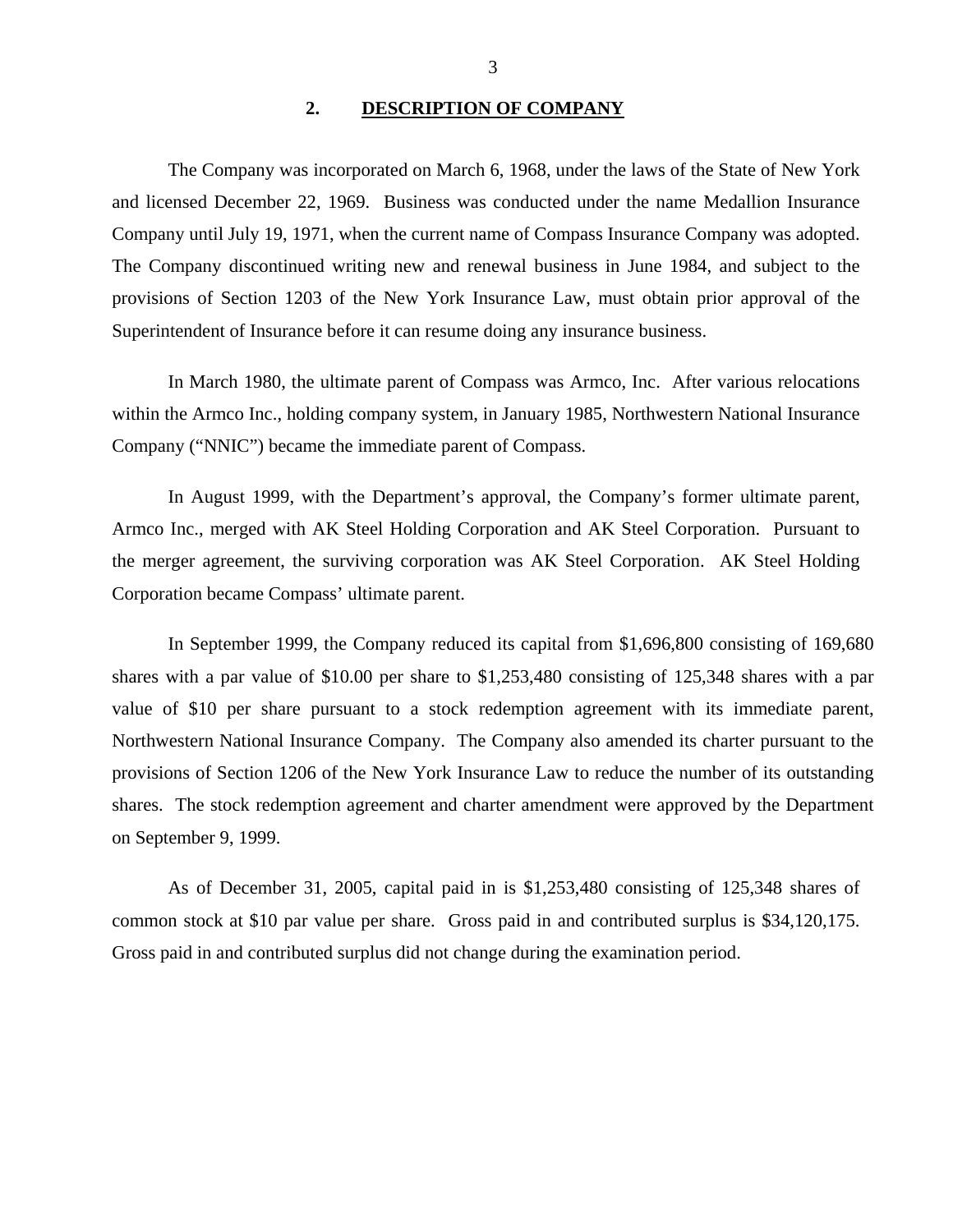# <span id="page-5-0"></span>A. Management

Pursuant to the Company's charter and by-laws, management of the Company is vested in a board of directors consisting of not less than thirteen members. At December 31, 2005, the board of directors was comprised of the following thirteen members:

| Name and Residence                             | <b>Principal Business Affiliation</b>      |
|------------------------------------------------|--------------------------------------------|
| Norman James Bennett<br>Boonton, NY            | Consultant,                                |
| Ernest Joseph Blache, Jr.                      | President & Chief Executive Officer,       |
| West Chester, OH                               | Northwestern National Insurance Company    |
| Hugh Williamson Greene, Jr.<br>Mainesville, OH | Consultant (Claims),                       |
| Patricia Suzanne Henson                        | Manager, Security and Special Analysis,    |
| Mainesville, OH                                | Northwestern National Insurance Company    |
| Lisa Rothfuss Macy                             | Manager, Accident and Health Claims,       |
| Middletown, OH                                 | Northwestern National Insurance Company    |
| Sandra Jean Murphy                             | Manager, Claims,                           |
| Middletown, OH                                 | Northwestern National Insurance Company    |
| Richard Herman Pluschau                        | President,                                 |
| Dix Hills, NY                                  | <b>Pluschau Consultants</b>                |
| Judith Ann Schnell                             | Manager, Underwriting,                     |
| Blanchester, OH                                | Northwestern National Insurance Company    |
| <b>Thomas Ward Seitz</b>                       | Vice President & Treasurer                 |
| Hamilton, OH                                   | Northwestern National Insurance Company    |
| Gary Mark Sussman                              | Manager, Accounting,                       |
| Miamisburg, OH                                 | Northwestern National Insurance Company    |
| <b>Alwin Helmot Thiemke</b>                    | Vice President,                            |
| East Amherst, NY                               | <b>Decorative Solid Surfaces</b>           |
| <b>Milton Thurm</b>                            | Counsel,                                   |
| Great Neck, NY                                 | Counsel, Lewis, Johs, Avallone, Aviles LLP |
| Linda Vance                                    | Manager, Claims,                           |
| Mainville, OH                                  | Northwestern National Insurance Company    |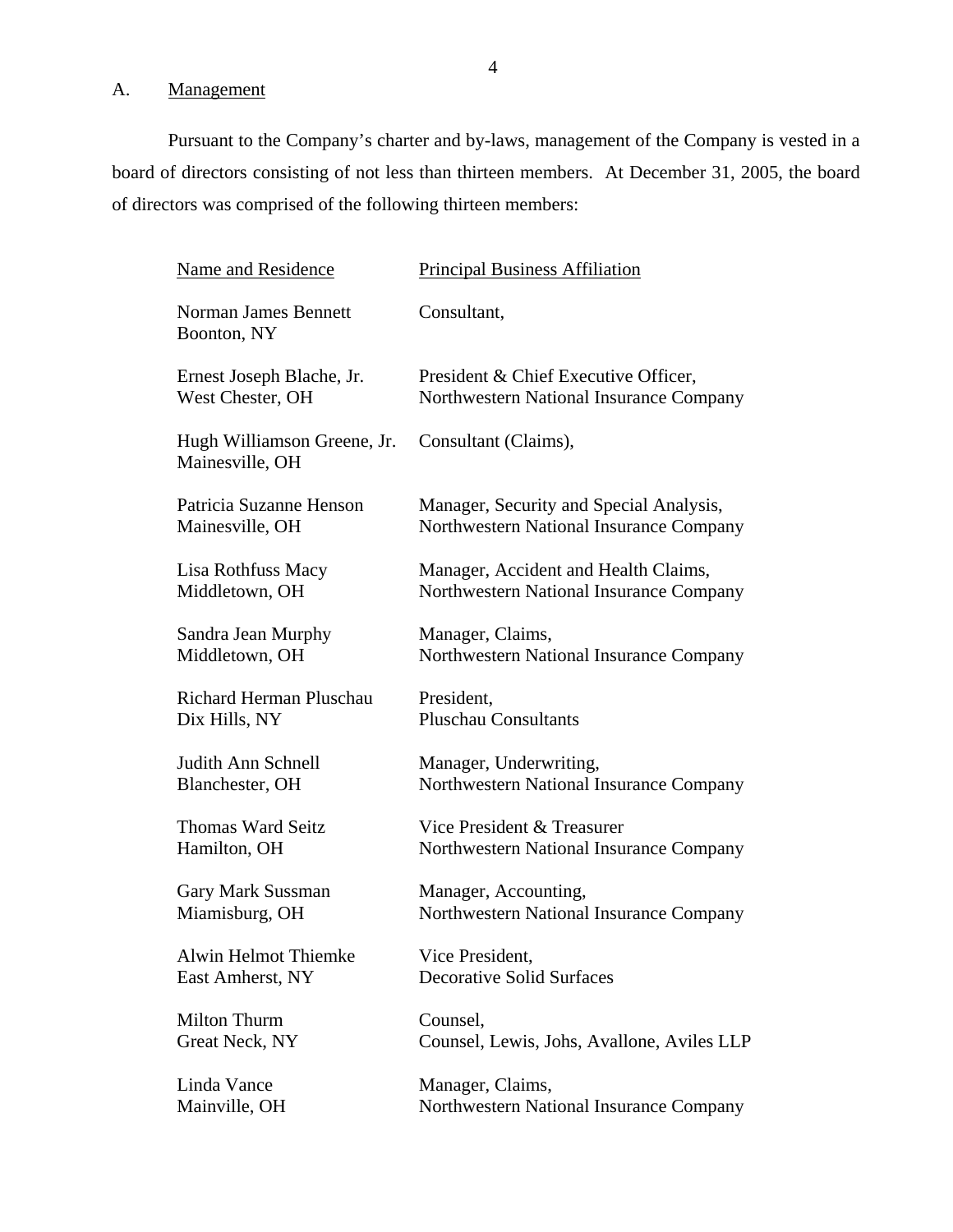<span id="page-6-0"></span>A review of the minutes of the board of directors' meetings held during the examination period indicated that the meetings were generally well attended and each board member has an acceptable record of attendance.

As of December 31, 2005, the principal officers of the Company were as follows:

Name Title Ernest J. Blache, Jr. President and Chief Executive Officer Gary M. Sussman Vice President Thomas W. Seitz Vice Treasurer Joseph W. Plye Secretary

# B. Territory and Plan of Operation

The Company is licensed to write business in the following twenty-one states:

| Alabama   | Nevada        | Pennsylvania   |
|-----------|---------------|----------------|
| Arkansas  | New Hampshire | South Carolina |
| Georgia   | New York      | South Dakota   |
| Iowa      | North Dakota  | Texas          |
| Louisiana | Ohio          | Virginia       |
| Minnesota | Oklahoma      | West Virginia  |
| Nebraska  | Oregon        | Wisconsin      |

As of the examination date, the Company was authorized to transact the kinds of insurance as defined in the following numbered paragraphs of Section 1113(a) of the New York Insurance Law:

| <u>Paragraph</u> | Line of Business                               |
|------------------|------------------------------------------------|
| 3                | Accident & health                              |
| 4                | Fire                                           |
| 5                | Miscellaneous property                         |
| 6                | Water damage                                   |
| 7                | Burglary and theft                             |
| 8                | Glass                                          |
| 9                | Boiler and machinery                           |
| 10               | Elevator                                       |
| 11               | Animal                                         |
| 12               | Collision                                      |
| 13               | Personal injury liability                      |
| 14               | Property damage liability                      |
| 15               | Workers' compensation and employers' liability |
| 16               | Fidelity and surety                            |
| 17               | Credit                                         |
| 18               | Title                                          |
| 19               | Motor vehicle and aircraft physical damage.    |
| 20               | Marine and inland marine                       |
| 21               | Marine protection and indemnity                |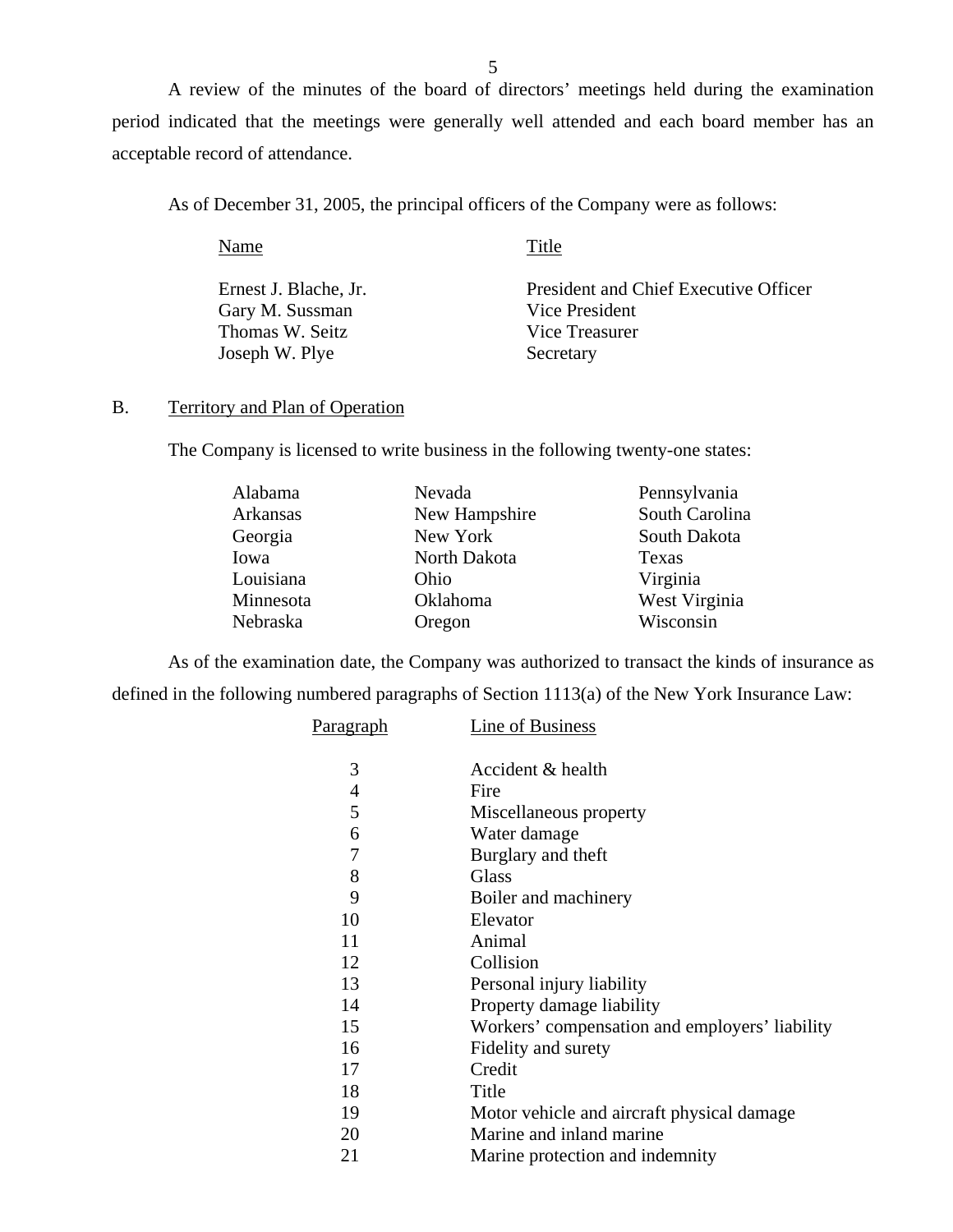<span id="page-7-0"></span>The Company is also empowered to transact such worker's compensation business as may be incident to coverages contemplated under paragraphs 20 and 21 of Section 1113(a) of the New York Insurance Law, including insurances described in the Longshoremen's and Harbor Worker's Compensation Act (Public Law No. 803,  $69<sup>th</sup>$  Congress as amended; 33 USC Section 901 et seq. as amended).

Based on the lines of business for which the Company is licensed and the Company's current capital structure, and pursuant to the requirements of Articles 13 and 41 of the New York Insurance Law, the Company is required to maintain a minimum surplus to policyholders in the amount of \$2,200,000.

The Company discontinued writing new and renewal business in June 1984, and subject to the provisions of Section 1203 of the New York Insurance Law, must obtain prior approval of the Superintendent of Insurance before it can resume doing any insurance business. There are no policies in force on the Company's books.

During the period prior to cessation of premium writings in 1984, Compass was a direct writer of all lines of property and casualty insurance, primarily for large commercial insureds. Compass also engaged in the assumption of business from Northwestern National Insurance Company and participated with other affiliates in inter-company pools. The pooling agreement was terminated in 1990.

### C. Reinsurance

As of December 31, 2005 the Company had no reinsurance coverage in effect.

### D. Holding Company System

The Company is a wholly owned subsidiary of Northwestern National Insurance Company (Wisconsin), which is a wholly owned subsidiary of Armco Insurance Group, Inc. (Delaware), which is ultimately owned by AK Steel Holding Corporation (Delaware).

A review of the holding company registration statements filed with this Department indicated that such filings were complete and were filed in a timely manner pursuant to Article 15 of the New York Insurance Law and Department Regulation 52.

The following chart shows the holding company system as of December 31, 2005: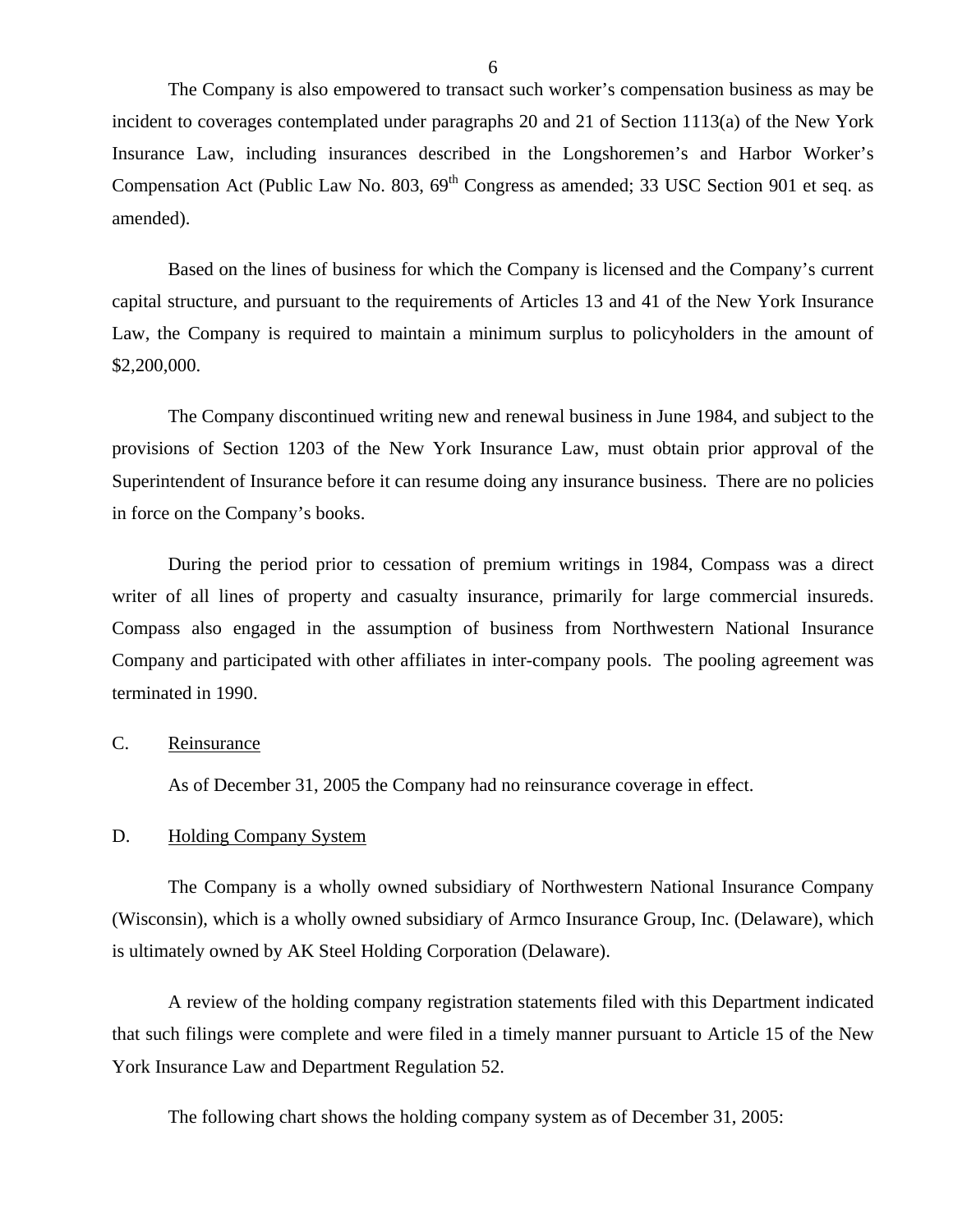

At December 31, 2005, the Company was party to the following agreements with other members of its holding company system:

### (a) Management Services Agreement

Effective October 1, 1999, the Company entered into a management services agreement with its immediate parent, Northwestern National Insurance Company ("NNIC"). Pursuant to the agreement, NNIC is to act for the Company in matters relating to the administration of its run-off insurance and reinsurance business. Compass has no employees. The nature and extent of services to be provided by NNIC are mutually agreed to from time to time and may include every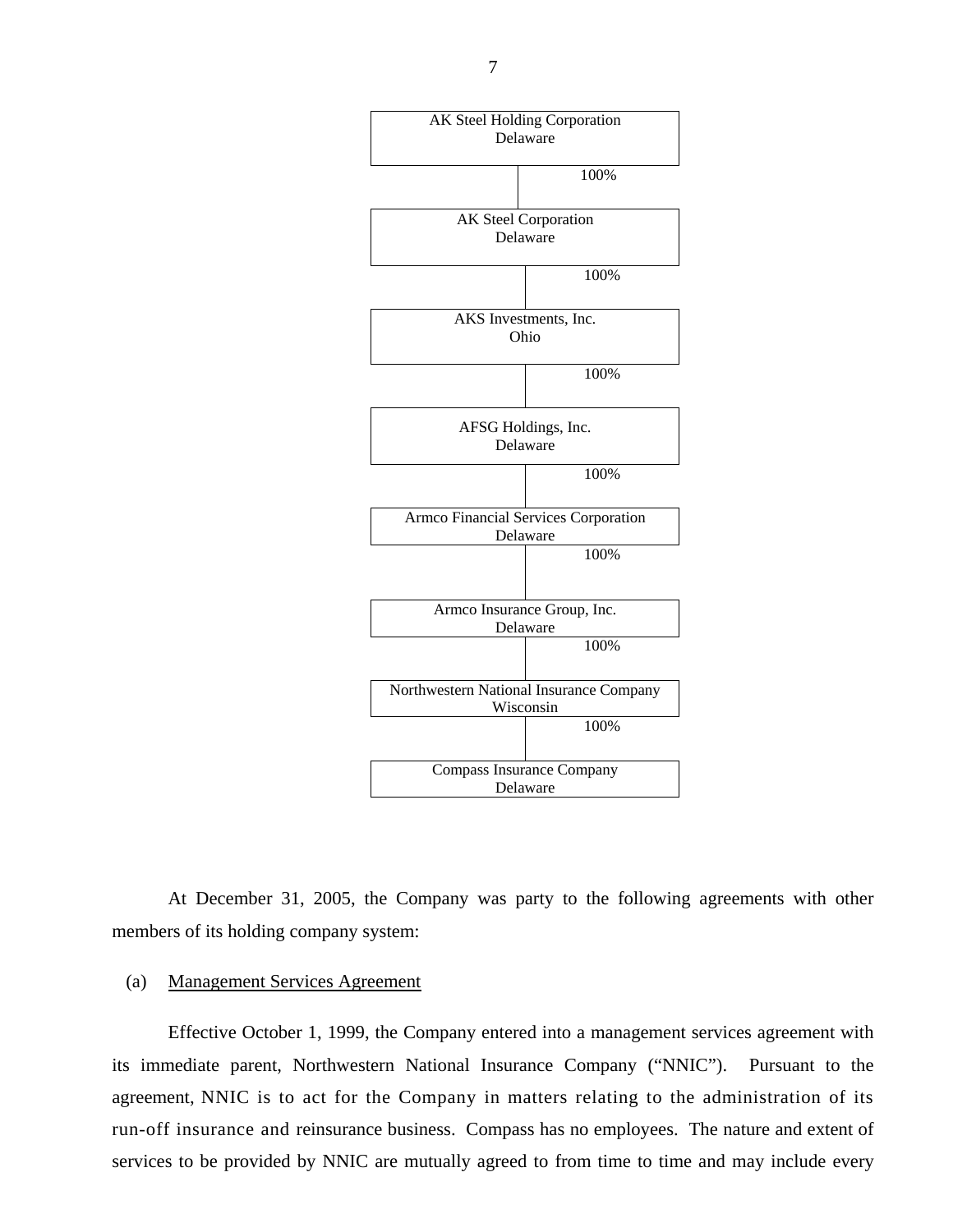aspect of operating an insurance business. Compass Insurance Company has ultimate authority in making decisions regarding the run-off of its business. NNIC's compensation is based on actual costs of providing the administrative services per the service agreement.

### (b) Tax Sharing Agreement

Effective October 1, 1999, Compass Insurance Company entered into a tax allocation agreement with AK Steel Holding Corporation, its ultimate parent, whereby the companies file a consolidated federal income tax return. The tax agreement appears to be in compliance with the provisions of Department Circular letter No. 33 (1979) regarding the establishment of a tax escrow account.

### (c) Commutation Agreement

Effective October 31, 2005, Compass Insurance Company entered into a commutation agreement with its immediate parent, Northwestern National Insurance Company ("NNIC"). Pursuant to the agreement, NNIC agrees to commute certain reinsurance contracts between the Company and NNIC. The Company did not submit this agreement to the Department for approval as of December 31, 2005.

It is recommended that the Company submit the commutation agreement with its parent, Northwestern National Insurance Company to the Department in accordance with Section 1505(d) of the New York Insurance Law, which states:

"The following transactions between a domestic controlled insurer and any person in its holding company system may not be entered into unless the insurer has notified the superintendent in writing of its intention to enter into any such transaction at least thirty days prior thereto, or such shorter period as he may permit, and he has not disapproved it within such a period:

- (1) sales, purchases, exchanges, loans or extensions of credit, or investments, involving more than one half of one percent but less than five percent of the insurer's admitted assets at last year end;
- (2) reinsurance treaties and agreements;
- (3) rendering of services on a regular or systematic basis; or
- (4) any material transaction, specified by regulation, which the superintendent determines may adversely affect the interests of the insurer's policyholders or shareholders.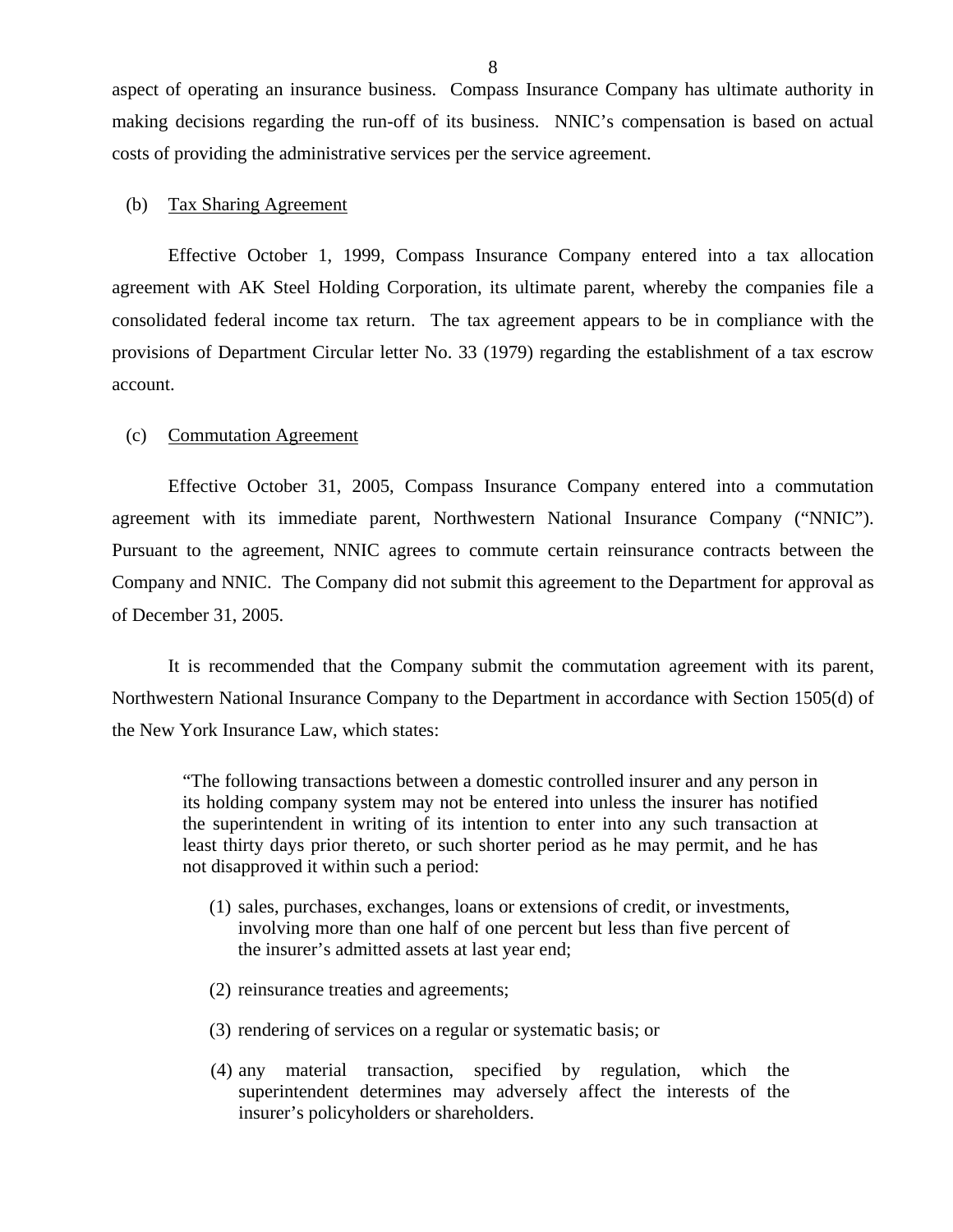Nothing herein contained shall be deemed to authorize or permit any transaction which, in the case of a non-controlled insurer, would be contrary to law."

### E. Significant Operating Ratios

The following ratios have been computed as of December 31, 2005, based upon the results of this examination:

| Net premiums written to surplus as regards policyholders                               | N/A |
|----------------------------------------------------------------------------------------|-----|
| Liabilities to liquid assets (cash and invested assets less investments in affiliates) | 22% |
| Premiums in course of collection to surplus as regards policyholders                   | N/A |

The second ratio falls within the benchmark range set forth in the Insurance Regulatory Information System ("IRIS") of the National Association of Insurance Commissioners.

The premium based IRIS ratios and the underwriting ratios are not presented since the Company has been in run-off since 1984.

### F. Accounts and Records

### i. Required minimum capital or surplus investments

Based on the lines of business the Company is licensed to write, the Company is required to maintain minimum capital investments, as defined in Section 1402(b) of the New York Insurance Law, in the amount of \$2,200,000; of that amount, 60% or \$1,320,000 must be of the types specified in Sections 1402(b)(1) and (2). Examination review of the Company's investments indicated that its capital investments were deficient in the amount of \$1,619,283 in total and its investments in the types of securities specified in Sections 1402(b)(1) and 2 were deficient in the amount of \$739,283.

It is recommended that the Company maintain the minimum required capital investments pursuant to Section 1402 of the New York Insurance Law.

### ii. Custodial agreement

The review of the custodial agreement with National City indicated that it does not contain the following necessary provisions as prescribed in the NAIC Financial Examiners Handbook Part 1, Section IV - J: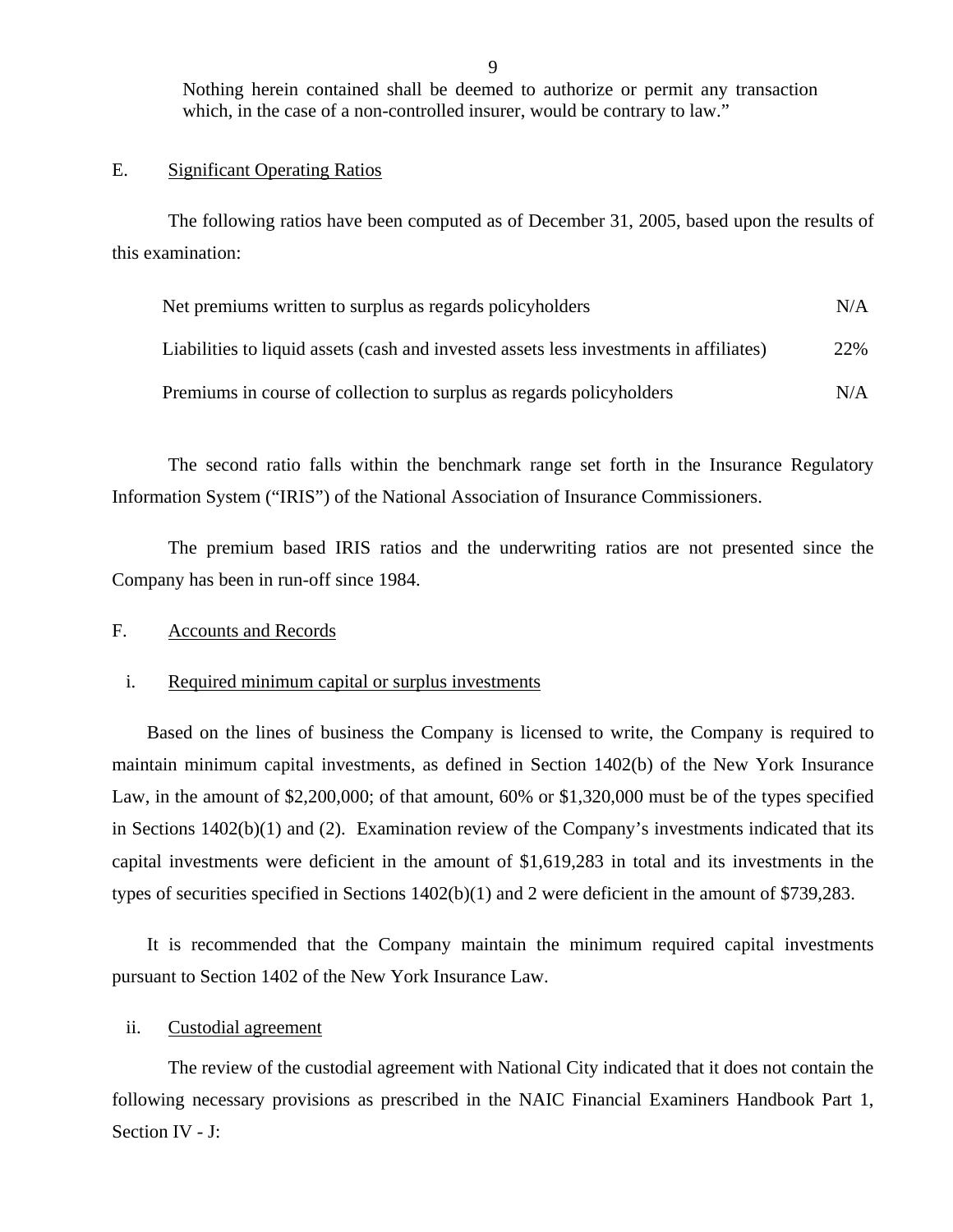- 1. The custodian is obligated to indemnify the insurance company for any insurance company's loss of securities in the custodian's custody, except that, unless domiciliary state law, regulation, or administrative action otherwise require a stricter standard (Section 2.b. sets forth an example of such a stricter standard), the bank or trust company shall not be so obligated to the extent that such loss was caused by other than the negligence or dishonesty of the custodian.
- 2. If domiciliary state law, regulation, or administrative action requires a stricter standard of liability for custodians of insurance company securities than that set forth in Section 2.a., then such stricter standard shall apply. An example of a stricter standard that may be used is that the custodian is obligated to indemnify the insurance company for any loss of securities of the insurance company in the custodian's custody occasioned by the negligence or dishonesty of the custodian's officers or employees, or burglary, robbery, holdup, theft, or mysterious disappearance, including loss by damage or destruction.
	- 3. In the event of a loss of the securities for which the custodian is obligated to indemnify the insurance company, the securities shall be promptly replaced or the value of the securities and the value of any loss of rights or privileges resulting from said loss of securities shall be promptly replaced.
	- 4. The custodian shall not be liable for any failure to take any action required to be taken hereunder in the event and to the extent that the taking of such action is prevented or delayed by war (whether declared or not and including existing wars), revolution, insurrection, riot, civil commotion, act of God, accident, fire, explosions, stoppage of labor, strikes or other differences with employees, laws, regulations, orders or other acts of any governmental authority, or any other cause whatever beyond its reasonable control.
	- 5. In the event that the custodian gains entry in a clearing corporation through an agent, there should be a written agreement between the custodian and the agent that the agent shall be subjected to the same liability for loss of securities as the custodian. If the agent is governed by laws that differ from the regulation of the custodian, the Commissioner of Insurance of the state of domicile may accept a standard of liability applicable to the agent that is different from the standard liability.
	- 6. If the custodial agreement has been terminated or if 100% of the account assets in any one custody account have been withdrawn, the custodian shall provide written notification, within three business days of termination or withdrawal, to the insurer's domiciliary commissioner.
	- 7. During regular business hours, and upon reasonable notice, an officer or employee of the insurance company, an independent accountant selected by the insurance company and a representative of an appropriate regulatory body shall be entitled to examine, on the premises of the custodian, its records relating to securities, if the custodian is given written instructions to that effect from an authorized officer of the insurance company.
	- 8. The custodian and its agents, upon reasonable request, shall be required to send all reports which they receive from a clearing corporation or the Federal Reserve bookentry system which the clearing corporation or the Federal Reserve permits to be redistributed and reports prepared by the custodian's outside auditors, to the insurance company on their respective systems of internal control.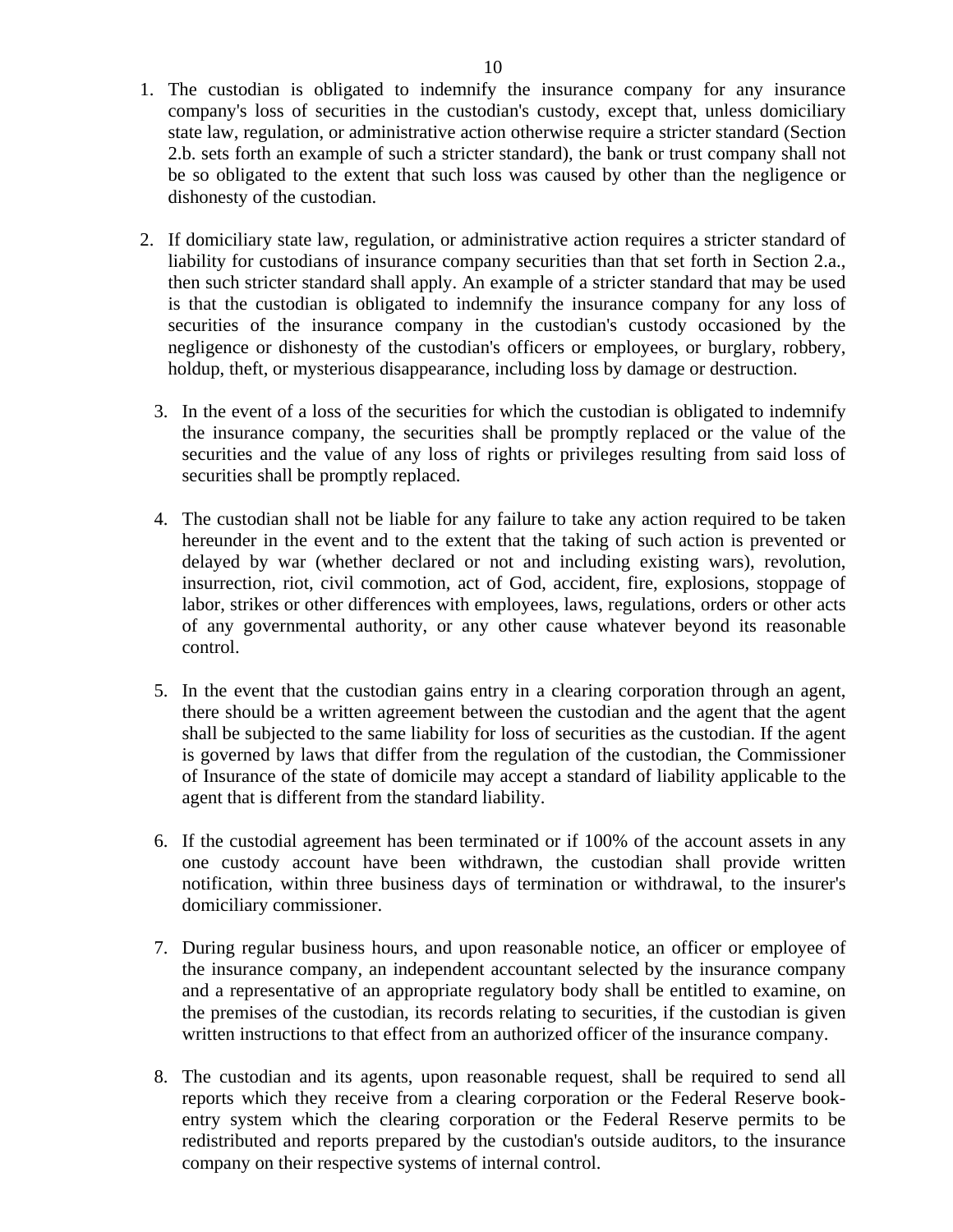- 9. To the extent that certain information maintained by the custodian is relied upon by the insurance company in preparation of its annual statement and supporting schedules, the custodian agrees to maintain records sufficient to determine and verify such information.
- 10. The custodian shall provide, upon written request from a regulator or an authorized officer of the insurance company, the appropriate affidavits, with respect to the insurance company's securities held by the custodian.
- 11. The custodian shall secure and maintain insurance protection in an adequate amount.
- 12. The foreign bank acting as a custodian, or a U.S. custodian's foreign agent, or a foreign clearing corporation is only holding foreign securities or securities required by the foreign country in order for the insurer to do business in that country. A US custodian must hold all other securities.

It is recommended that the Company revise its custodial agreement to comply with the NAIC Financial Examiners Handbook Part 1, Section IV - J.

iii. Contract with Certified Public Accountant

The review of the Company's contract with its certified public accountant indicated that it does not contain the provisions required by Department Regulation 118, which states:

"Every insurer subject to this Part shall retain an independent Certified Public Accountant (CPA) who agrees by written contract with such insurer to comply with the provisions of Section 307(b) of the Insurance Law, this Part and the Code of Professional Conduct adopted by the American Institute of Certified Public Accountants (AICPA). Such contract must specify that:

- (i) on or before May 31st, the CPA shall provide an audited financial statement of suchinsurer and of any subsidiary required by section 307(b) (1) of the Insurance Law togetherwith an opinion on the financial statements of such insurer and any such subsidiary for the prior calendar year and an evaluation of the insurer's and any such subsidiary's accounting procedures and internal control systems as are necessary to the furnishing of the opinion;
- (ii) any determination by the CPA that the insurer has materially misstated its financialcondition as reported to the superintendent or that the insurer does not meet minimumcapital or surplus to policyholder requirements set forth in the Insurance Law shall be given by the CPA, in writing, to the superintendent within 15 calendar days following such determination; and
- (iii) the workpapers and any communications between the CPA and the insurer relating to the audit of the insurer shall be made available for review by the superintendent at the offices of the insurer, at the Insurance Department or at any other reasonable place designated by the superintendent. The CPA must retain for review such workpapers and communications in accordance with the provisions of Part 243 of this Title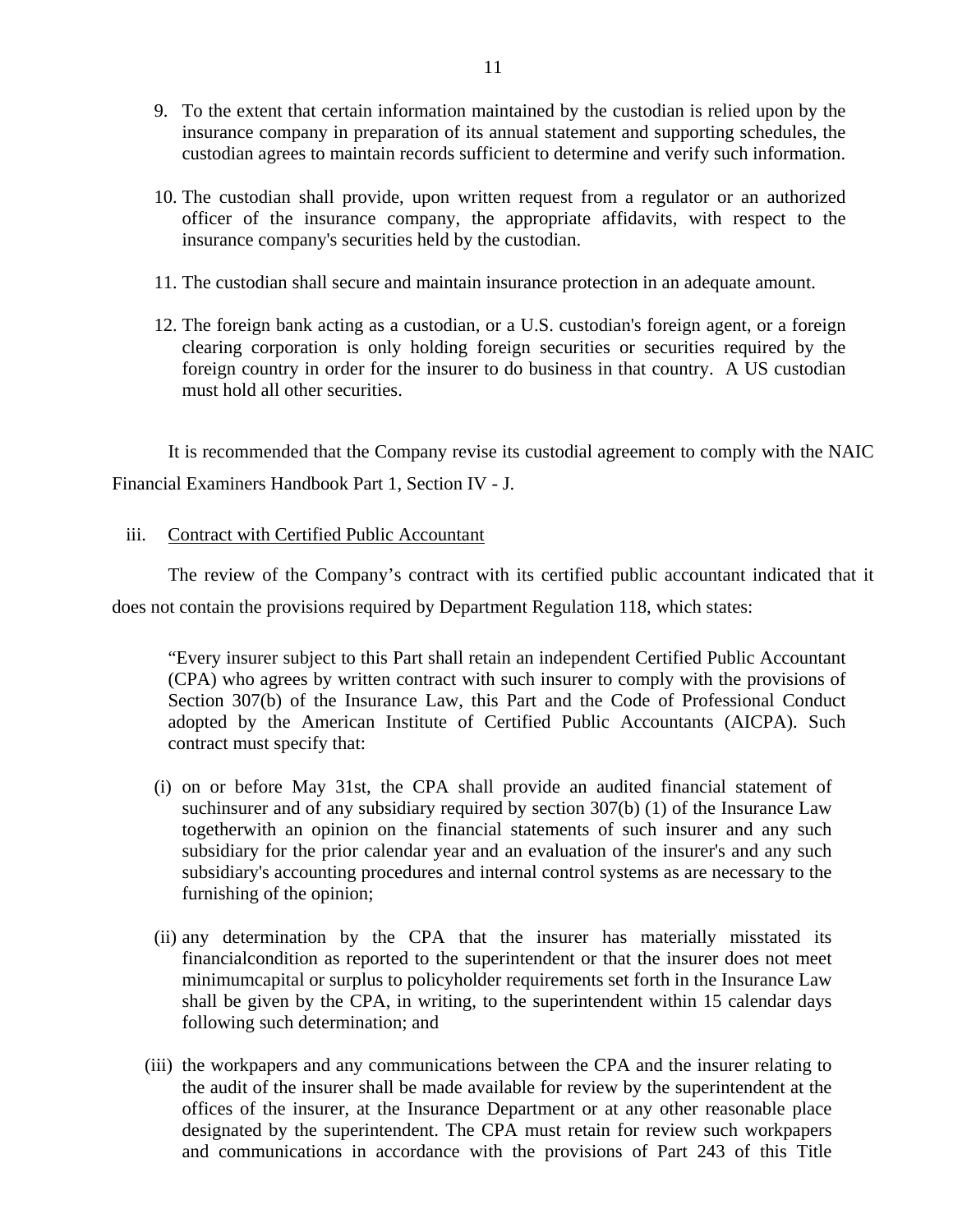(Regulation 152). More specifically, such workpapers and communications must be retained by the CPA for the period specified in sections 243.2(b)(7) and (c) of this Title. For the purposes of this subdivision, the workpapers and communications shall be deemed to have been created on the date the filing required by section 89.2(a) of this Part was submitted to the superintendent."

It is recommended that the Company ensure that the contract with its CPA firm complies with the requirements of Department Regulation 118.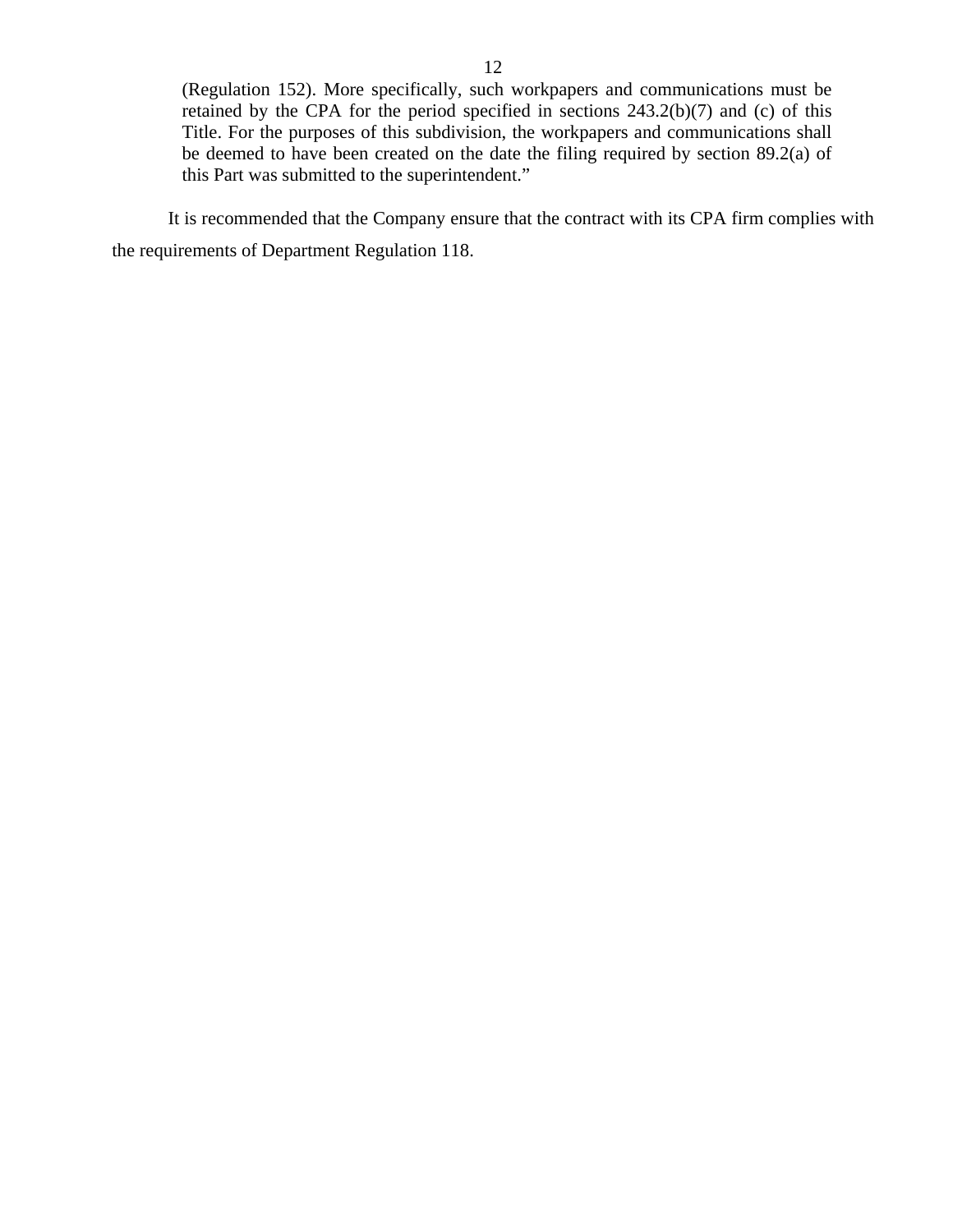## 13 **3. FINANCIAL STATEMENTS**

### A. Balance Sheet

The following shows the assets, liabilities and surplus as regards policyholders as of December 31, 2005 as determined by this examination and as reported by the Company:

|                                                      |              | Examination<br>Assets Not | Net Admitted | Company      | Surplus<br>Increase |
|------------------------------------------------------|--------------|---------------------------|--------------|--------------|---------------------|
| Assets                                               | Assets       | Admitted                  | Assets       |              | (Decrease)          |
| <b>Bonds</b>                                         | \$11,506,231 | \$<br>$\theta$            | \$11,506,231 | \$11,506,231 | \$<br>$\Omega$      |
| Cash, cash equivalents and short-term<br>investments | 1,148,501    |                           | 1,148,501    | 1,148,501    |                     |
| Investment income due and accrued                    | 192,050      |                           | 192,050      | 192,050      |                     |
| Amounts recoverable from reinsurers                  | 539,996      | 539,996                   | 0            | 539,996      | (539, 996)          |
| Loss portfolio transfer receivable                   | 537          |                           | 537          | 537          |                     |
| Total assets                                         | \$13,387,315 | \$539,996                 | \$12,847,319 | \$13,387,315 | \$(539,996)         |

### Liabilities, Surplus and Other Funds

| Liabilities                                                   | Examination    | Company         | Surplus<br>Increase<br>(Decrease) |
|---------------------------------------------------------------|----------------|-----------------|-----------------------------------|
| Losses                                                        | \$1,840,194    | \$1,840,194     | \$<br>$\theta$                    |
| Loss adjustment expenses                                      | 1,032,187      | 1,032,187       |                                   |
| Other expenses (excluding taxes, licenses and fees)           | 73,092         | 73,092          |                                   |
| Funds held by company under reinsurance treaties              | 15,459         | 15,459          |                                   |
| Amounts withheld or retained by company for account of others | 50,195         | 50,195          |                                   |
| Provision for reinsurance                                     | $\Omega$       | 132,435         | 132,435                           |
| Payable to parent, subsidiaries and affiliates                | 38,277         | 38,277          |                                   |
| Loss portfolio transfer account                               | (380, 574)     | (380, 574)      |                                   |
| <b>Total liabilities</b>                                      | \$2,668,830    | \$2,801,265     | \$132,435                         |
| Surplus and Other Funds                                       |                |                 |                                   |
| Common capital stock                                          | 1,253,480      | 1,253,480<br>S. |                                   |
| Gross paid in and contributed surplus                         | 34,120,175     | 34,120,175      |                                   |
| Unassigned funds (surplus)                                    | (25, 195, 166) | (24, 787, 605)  | (407, 561)<br>\$                  |
| Surplus as regards policyholders                              | \$10,178,489   | \$10,586,050    | (407, 561)<br>S                   |
| Total liabilities, surplus and other funds                    | \$12,847,319   | \$13,387,315    |                                   |

NOTE: The Internal Revenue Service has completed its audits of the Company's consolidated Federal Income Tax returns through tax year 2004. All material adjustments, if any, made subsequent to the date of examination and arising from said audits, are reflected in the financial statements included in this report. The Internal Revenue Service has not yet begun to audit the tax return covering tax year 2005. The examiner is unaware of any potential exposure of the Company to any tax assessment and no liability has been established herein relative to such contingency.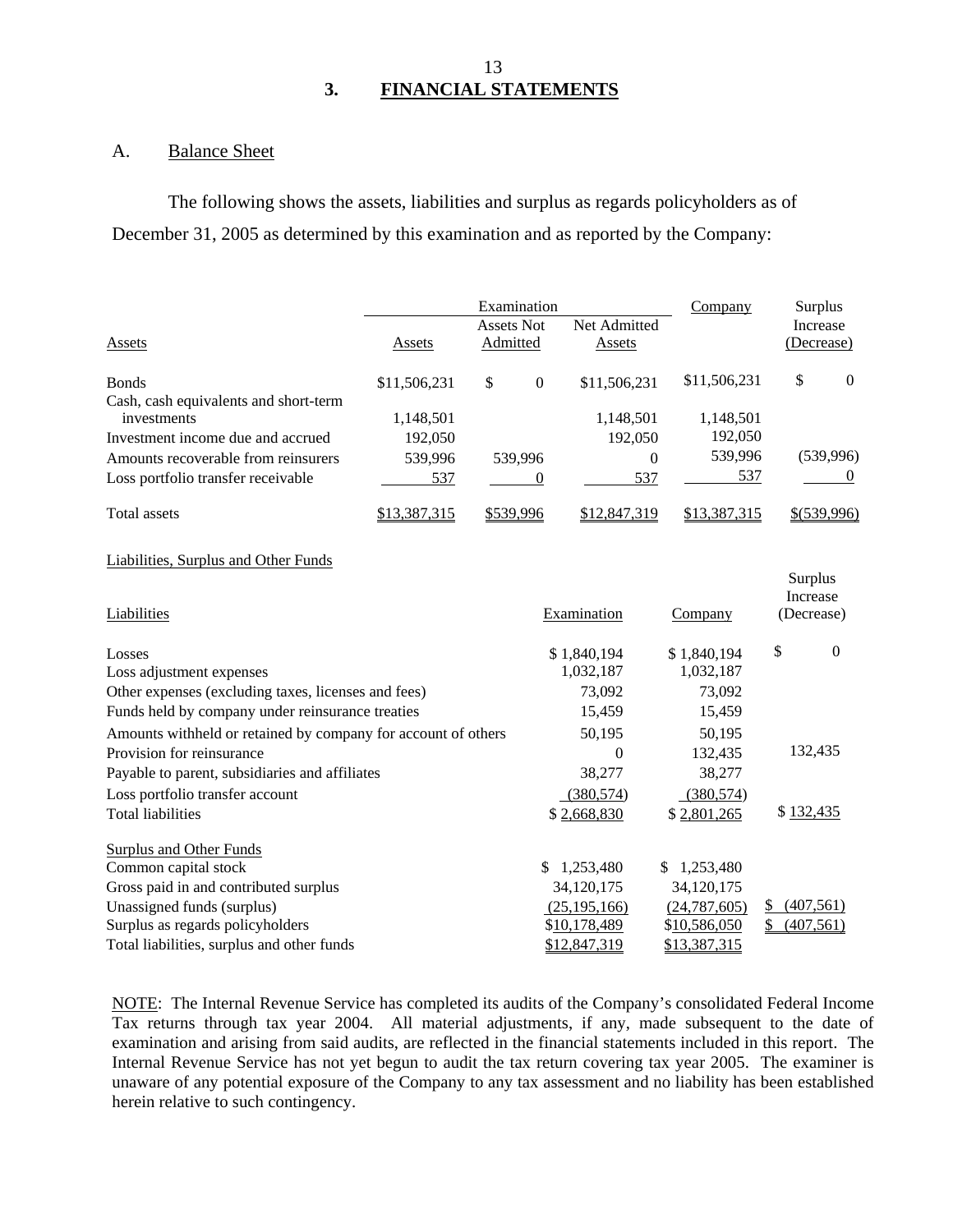# B. Underwriting and Investment Exhibit

# Statement of Income

Surplus as regards policyholders decreased \$15,546 during the five-year examination period January 1, 2001 through December 31, 2005, detailed as follows:

# Underwriting Income

| Premiums earned                                                                                                                        |                                                       | \$<br>$\boldsymbol{0}$ |
|----------------------------------------------------------------------------------------------------------------------------------------|-------------------------------------------------------|------------------------|
| Deductions:<br>Losses incurred<br>Loss adjustment expenses incurred<br>Other underwriting expenses incurred                            | \$593,027<br>1,400,293<br>816,833                     |                        |
| Total underwriting deductions                                                                                                          |                                                       | 2,810,153              |
| Net underwriting loss                                                                                                                  |                                                       | \$(2,810,153)          |
| <b>Investment Income</b>                                                                                                               |                                                       |                        |
| Net investment income earned<br>Net realized capital gain                                                                              | \$3,128,840<br>530,697                                |                        |
| Net investment gain                                                                                                                    |                                                       | 3,659,537              |
| Other Income                                                                                                                           |                                                       |                        |
| Loss portfolio transfer<br>Litigation settlement<br>Reinsurance balances charged off<br>Miscellaneous expense<br>Liquidation dividends | \$(229,550)<br>41,502<br>(224, 082)<br>5,979<br>2,101 |                        |
| Total other income                                                                                                                     |                                                       | (424,050)              |
| Net income before dividends to policyholders and before federal<br>and foreign income taxes                                            |                                                       | \$<br>425,334          |
| Dividends to policyholders                                                                                                             |                                                       | $\theta$               |
| Net income after dividends to policyholders but before federal<br>and foreign income taxes                                             |                                                       | \$<br>425,334          |
| Federal and foreign income taxes incurred                                                                                              |                                                       | $\theta$               |
| Net income                                                                                                                             |                                                       | \$<br>425,334          |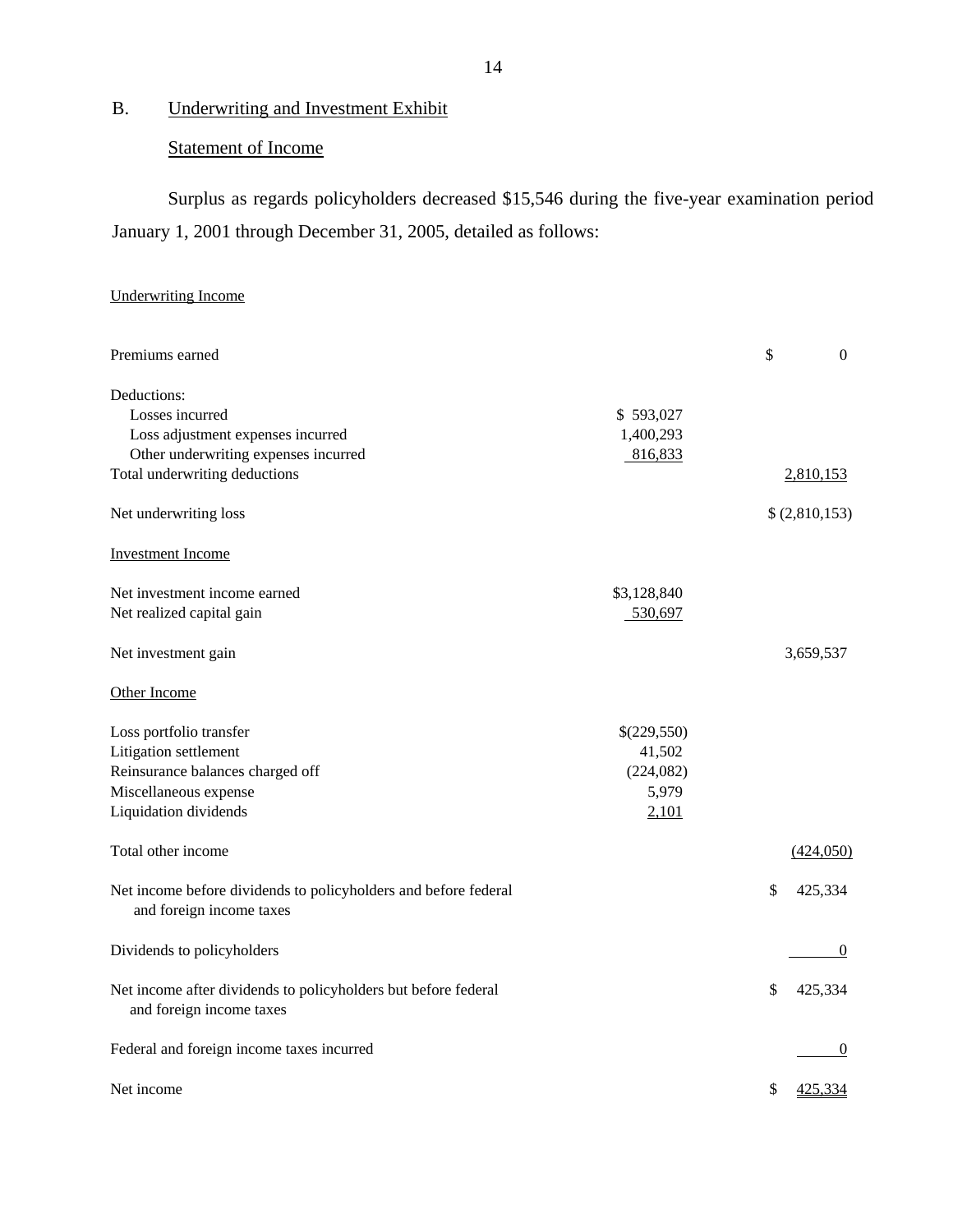# Capital and Surplus Account

| Surplus as regards policyholders per report on |  |
|------------------------------------------------|--|
| examination as of December 31, 2000            |  |

|                                                                                       | Gains in<br>Surplus | Losses in<br>Surplus     |              |
|---------------------------------------------------------------------------------------|---------------------|--------------------------|--------------|
| Net income<br>Net unrealized capital gains or (losses)                                | \$425,334           | \$<br>$\Omega$<br>51,972 |              |
| Change in provision for reinsurance<br>Change in not admitted assets                  | 151,086             | $_{0}$<br>539,996        |              |
| Total gains and losses<br>Net decrease in surplus                                     | \$576,420           | \$591,968                | (15, 548)    |
| Surplus as regards policyholders per report on<br>examination as of December 31, 2005 |                     |                          | \$10,178,489 |

\$10,194,037

### **4. AMOUNTS RECOVERABLE FROM REINSURERS**

The Company reported an admitted asset under this caption in the amount of \$539,996 as of the examination date. Pursuant to this examination, the admitted asset has been eliminated. The reported admitted asset represents reinsurance balances due from five reinsurers, which have been outstanding for an extended period of time and which, for various reasons, are not likely to be collected. The asset has been not admitted pursuant to the provisions of Section 1302(b) of the New York Insurance Law and NAIC Accounting Practices and Procedures Manual, Statements of Statutory Accounting Principles ("SSAP") 62, paragraph 56.

Section 1302(b) of the New York Insurance Law states:

"All non-admitted assets and all other assets of doubtful value or character included as ledger or non-ledger assets in any statement by an insurer to the superintendent, or any examiner report to him, shall also be reported, to the extent of the value disallowed, as deductions from the gross assets of such insurer except as the superintendent permits a reserve to be carried among the liabilities of such insurer in lieu of any such deduction".

SSAP 62, paragraph 56 states:

"Uncollectible reinsurance balances shall be written off through the accounts, exhibits and schedules which they were originally recorded".

It is recommended that the Company non-admit amounts recoverable from reinsurers that are not likely to be collected, pursuant to the provisions of Section 1302(b) of the New York Insurance Law and SSAP 62, paragraph 56.

15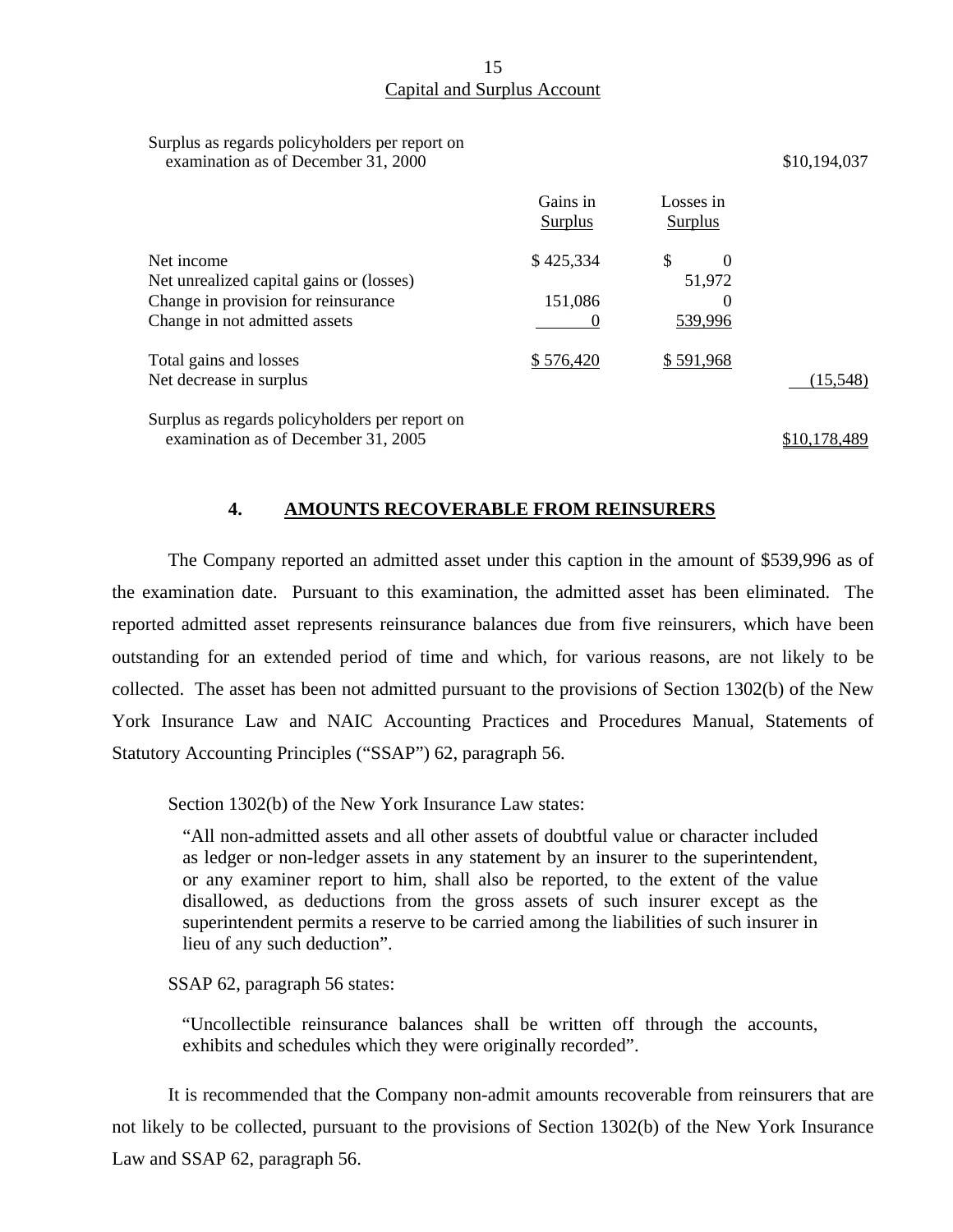<span id="page-17-0"></span>A corresponding examination change was made to eliminate the liability "Provision for reinsurance" in the amount of \$132,435.

### **5. LOSSES AND LOSS ADJUSTMENT EXPENSES**

The examination liability for the captioned items of \$3,154,381 is the same as reported by the Company in its December 31, 2005, filed annual statement.

The examination analysis of the loss and loss adjustment expense reserves was conducted in accordance with generally accepted actuarial principles and was based on statistical information contained in the Company's internal records and in its filed annual statements.

### **6. PROVISION FOR REINSURANCE**

The Company reported a liability under this caption in the amount of \$132,435 as of the examination date. Pursuant to this examination, the liability has been eliminated. The examination change represents an offset against reinsurance recoverable balances that have been eliminated pursuant to this examination as more fully explained in item 4 of this report.

# **7. LOSS PORTFOLIO TRANSFER**

Effective April 1, 1988, the Company entered into a loss portfolio transfer agreement with its affiliate, Northwestern National Insurance Company (the "reinsurer"), whereby the reinsurer assumed 100% of the net retained liability of the Company on business previously written by the Company and classified as Public Entity Liability. Pursuant to the agreement, the Company transferred initial reserves in the amount of \$20,642,725, for which it paid an initial consideration of \$16,971,017, resulting in an initial gain of \$3,671,708 at inception. As of the examination date, losses and allocated loss adjustment expenses transferred under this agreement have been paid in the amount of \$13,096,784 with reserves outstanding of \$380,574 for a total of \$13,477,358 of losses incurred. The agreement was accounted for by the Company as retroactive reinsurance pursuant to the provisions of Department Regulation 108.

It is noted that NNIC entered rehabilitation in the State of Wisconsin in March 2007.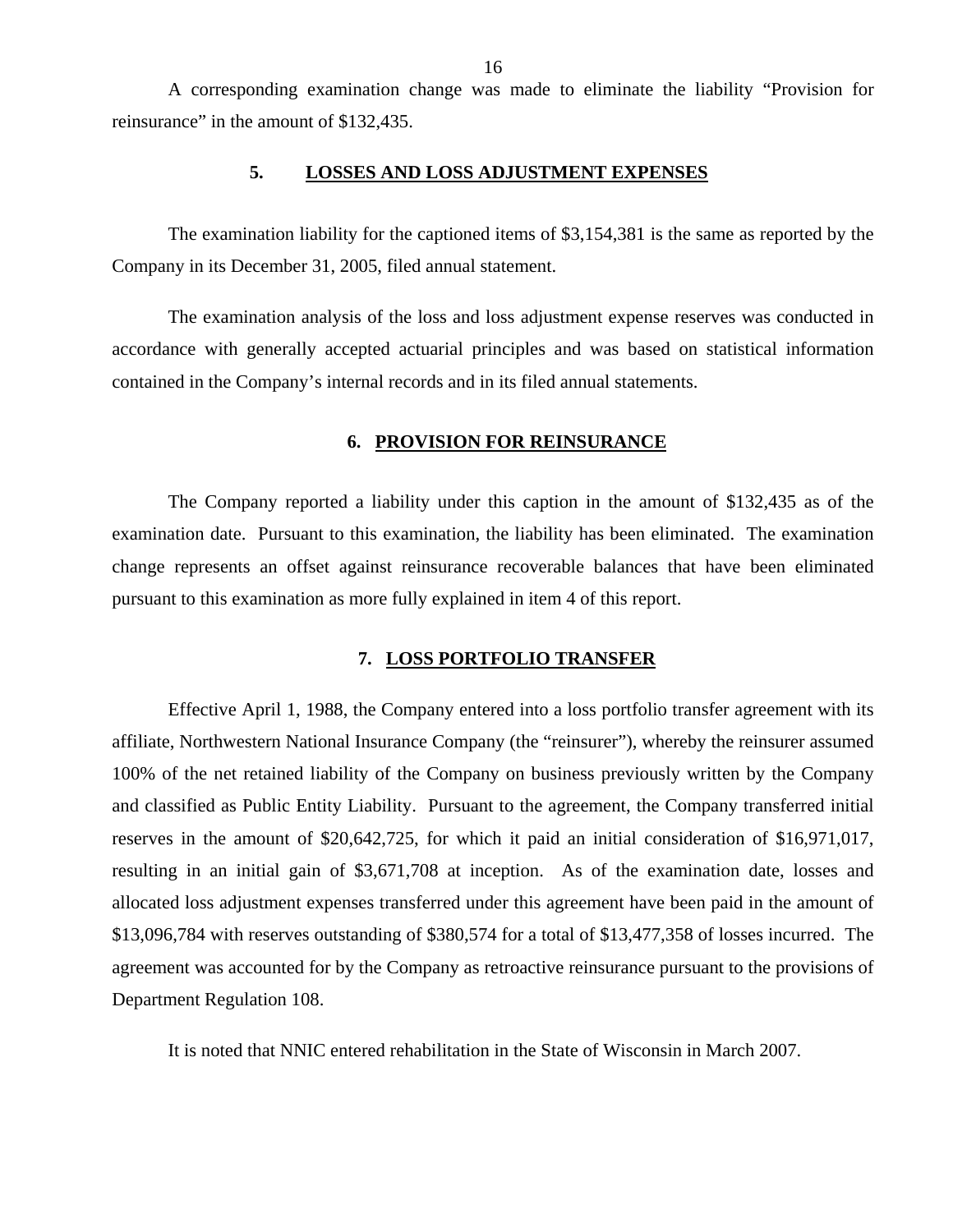### 17

# 8. COMPLIANCE WITH PRIOR REPORT ON EXAMINATION

The prior report on examination contained two comments and recommendations as follows (page numbers refer to the prior report):

# ITEM PAGE NO.

# A. Territory and Plan of Operation

The Company discontinued writing new and renewal business in 1984 and subject to the provisions of Section 1203 of the New York Insurance Law must obtain prior approval of the Superintendent of Insurance before it can resume doing any insurance business. 7

The Company has not resumed doing any insurance business and therefore has complied with this recommendation.

# B. Loss Portfolio Transfer

It was recommended that the Company complete the Note No.19 to the financial statement in accordance with the annual statement instructions. 16

The Company has complied with this recommendation.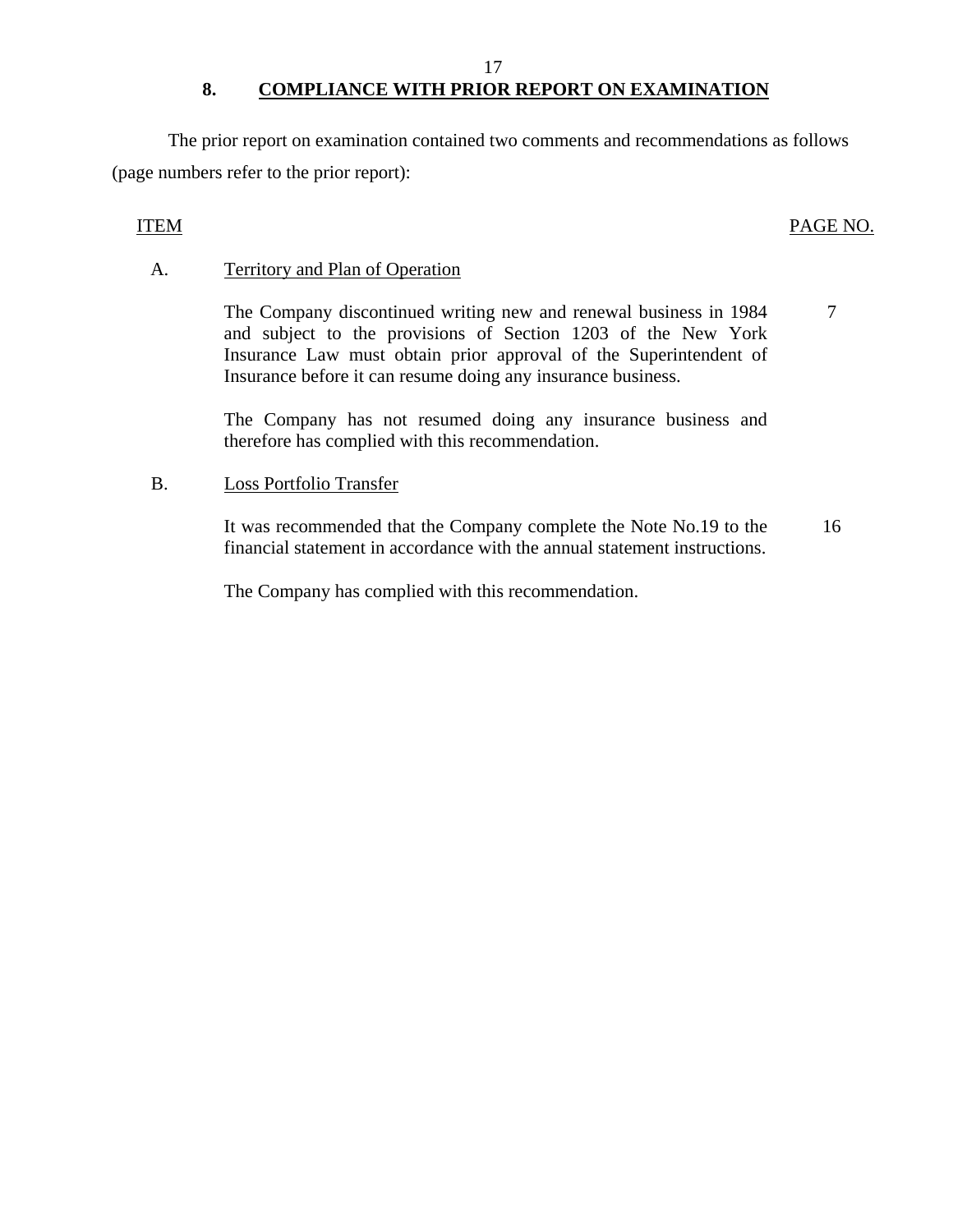# **9. SUMMARY OF COMMENTS AND RECOMMENDATIONS**

## <span id="page-19-0"></span>ITEM PAGE NO.

### A. **Holding Company System**

It is recommended that the Company submit the commutation 8 agreement with its parent, Northwestern National Insurance Company to the Department in accordance with Section 1505(d) of the New York Insurance Law.

### B. Accounts and Records

- i. It is recommended that the Company maintain the minimum required 9 capital investments pursuant to Section 1402 of the New York Insurance Law.
- ii. It is recommended that the Company revise its custodial agreement to 11 comply with the NAIC Financial Examiners Handbook Part 1 Section  $IV - J$ .
- iii. It is recommended that the Company ensure that the contract with its 12 CPA firm complies with the requirements of Department Regulation 118.

### C. Amounts Recoverable from Reinsurers

It is recommended that the Company non-admit amounts recoverable 15 from reinsurers that are not likely to be collected, pursuant to the provisions of Section 1302(b) of the New York Insurance Law and SSAP 62, paragraph 56.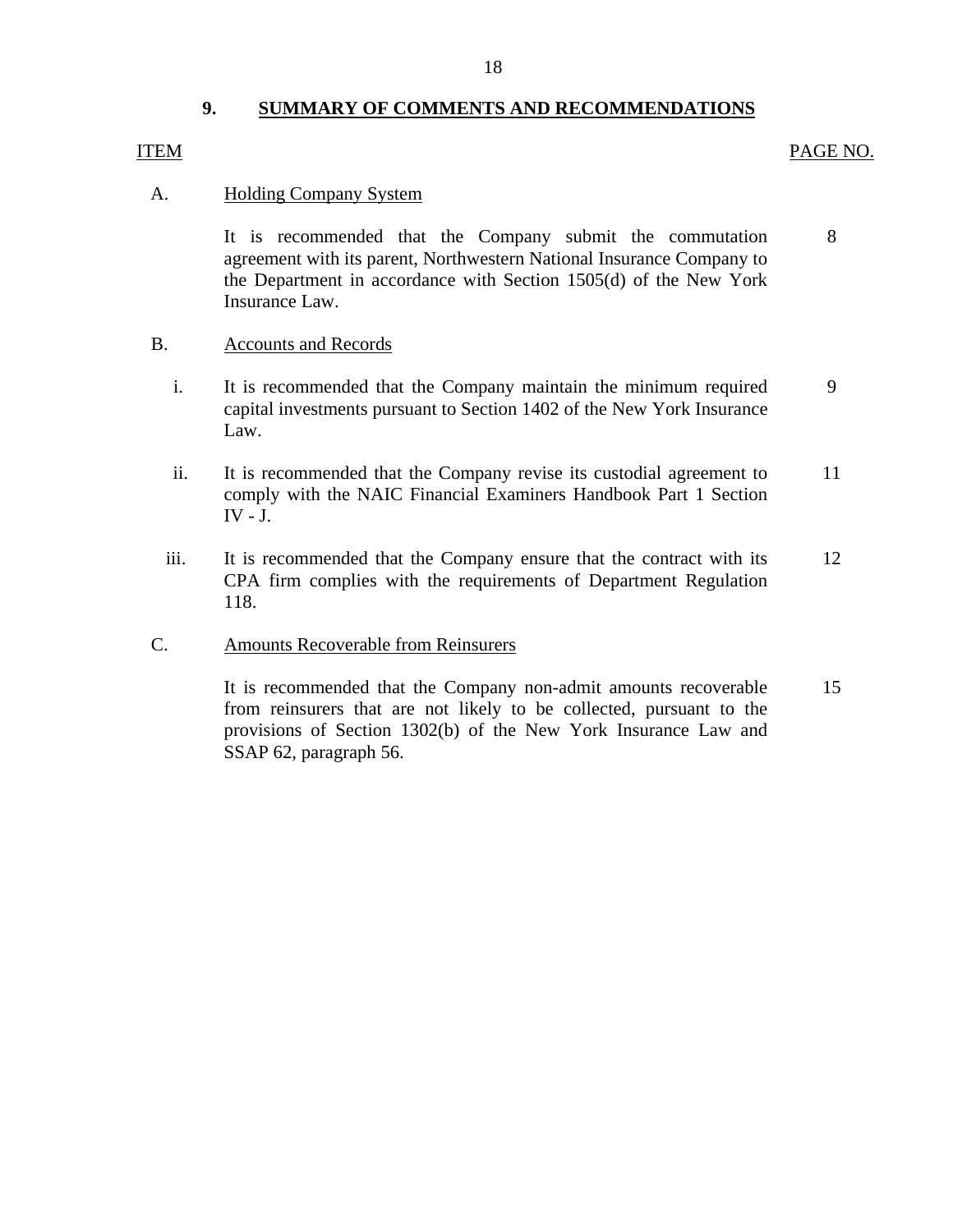Respectfully submitted,

/s/

 Robert A. Vargas, CPA Senior Insurance Examiner

STATE OF NEW YORK ) ) SS:  $\mathcal{L}$ COUNTY OF NEW YORK )

ROBERT A. VARGAS, being duly sworn, deposes and says that the foregoing report, subscribed by him, is true to the best of his knowledge and belief.

 $\sqrt{s}$ Robert A. Vargas

Subscribed and sworn to before me

this  $\qquad \qquad \text{day of} \qquad \qquad .2009.$